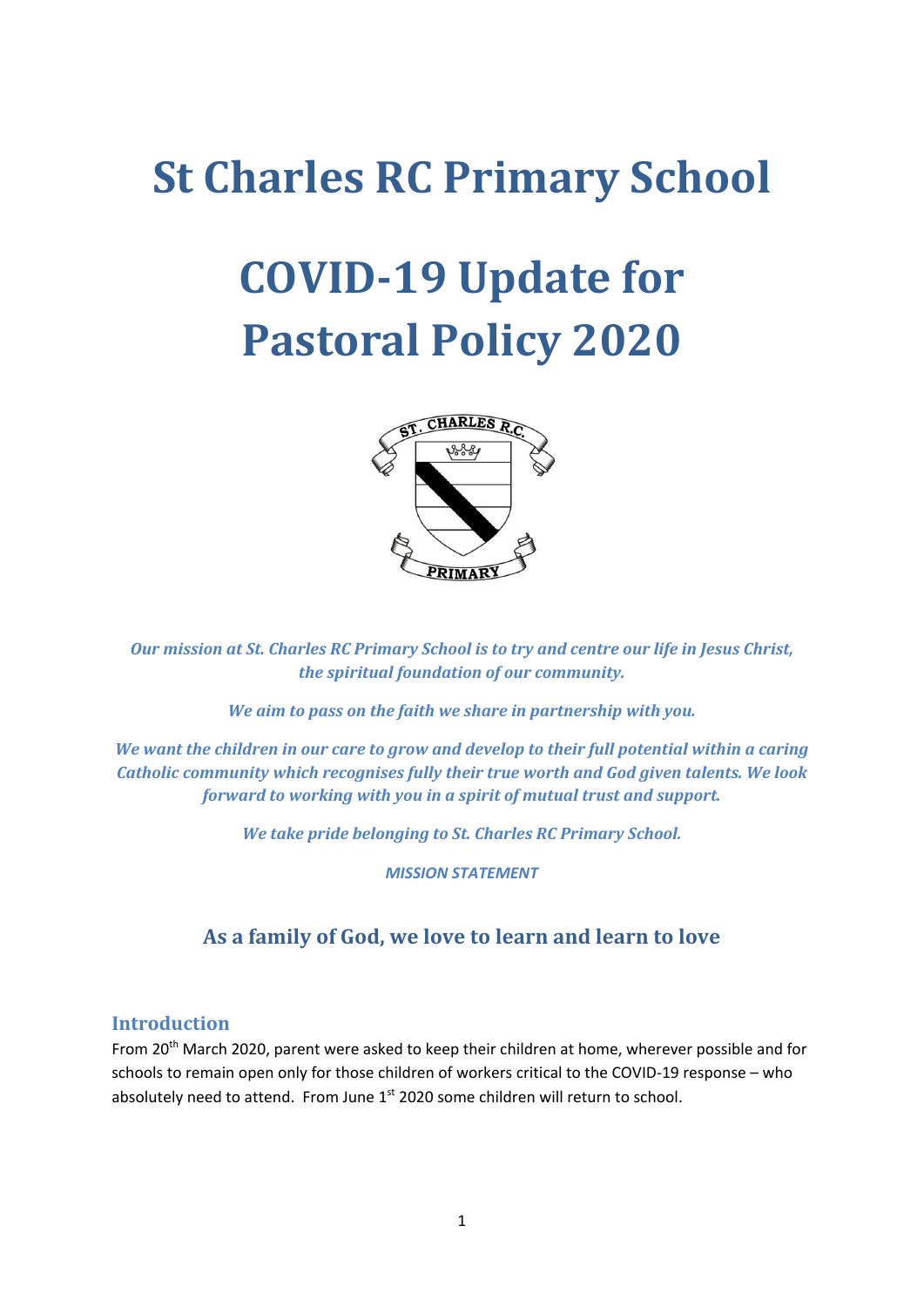#### **Key contacts**

| Role              | Name                   | Contact number | Email                                |
|-------------------|------------------------|----------------|--------------------------------------|
| Designated        | Clare Campbell         | 0161 794 4536  | clare.campbell@salford.gov.uk        |
| safeguarding lead | Headteacher            |                |                                      |
| Deputy            | Nicola Drake           | 0161 794 4536  | nicola.drake@salford.gov.uk          |
| safeguarding lead | <b>Assistant Head</b>  |                |                                      |
| Deputy            | Clare Brown            | 0161 794 4536  | clare.brown@salford.gov.uk           |
| safeguarding lead | Deputy Head            |                |                                      |
| Chair of          | Stuart O'Brien         | 0161 794 4536  | stuart.obrien2@ntlworld.com          |
| governors         |                        |                |                                      |
| <b>LADO</b>       | <b>Roisin Rafferty</b> | 0161 603 4350  | roisin.rafferty@salford.gov.uk       |
| The Bridge        | <b>Salford Council</b> | 0161 603 3500  | https://www.salford.gov.uk/children- |
|                   |                        | 8.30-4.30pm    | and-families/safeguarding-           |
|                   |                        | 0161 794 8888  | children/worried-about-a-child/      |
|                   |                        | Emergency duty |                                      |
|                   |                        | team           |                                      |

### **Context**

From  $1<sup>st</sup>$  June schools are being asked to reopen in a phased response. There are multiple pieces of government guidance that recognise that younger children struggle to socially distance however they also recognise the need for schools to reopen in a manner that reduces transmission and considers the health and safety implications for all. It is recognised that with children having been out of school for 10 weeks this is more than just returning from the Summer holidays. The children will each have been through their own experiences during this time and whether they continue to work at home or return to school when they can, they will each be processing their experience in their own ways. In particular mental health issues and well-being will need to be considered in all areas of school life. It has been stated that:

"Mental health issues can bring about changes in a child's behaviour or emotional state which can be displayed in a range of different ways, all of which could be an indication of an underlying problem. This can include for example, being fearful or withdrawn; aggressive or oppositional; or excessive clinginess."

As a response, we are making the following additions and amendments:

#### **Curriculum and timetable**

- The staff will create a timetable that is responsive and will be adjusted to the needs of their class to support the transition back to school life.
- An increased amount of curriculum time will be devoted to focusing on PHSE and well-being particularly in the first few weeks. This will include:
	- o Why we need to wash our hands and how
	- o How and why we need to keep each other safe
	- o Creating a class charter of how to take care of each other
	- o Whey we have to keep our distance from other bubbles
	- o How do we feel about what we have been through and what is happening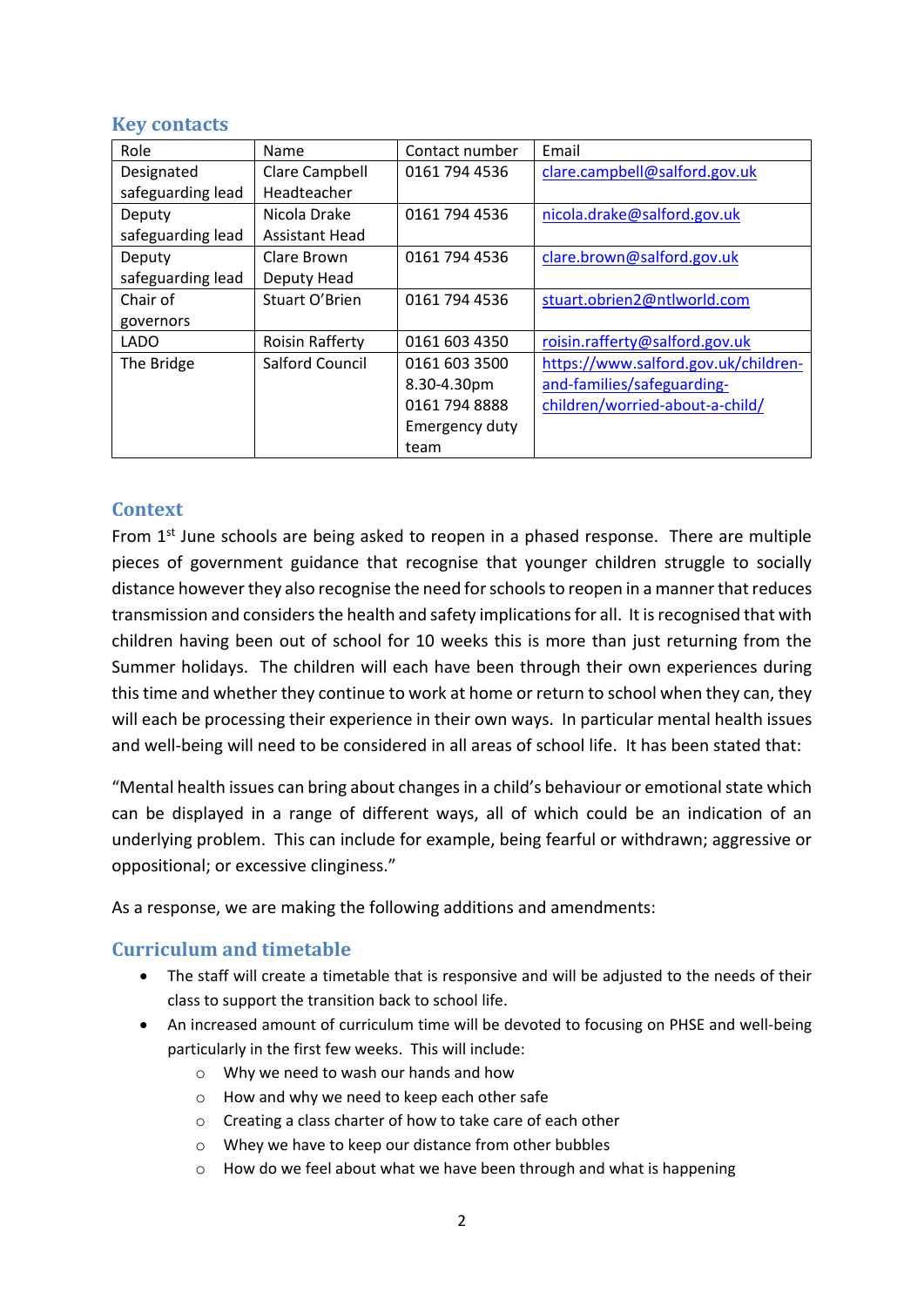- o Feelings and how to look after ourselves mentally
- o Compassion
- o The staff will also focus on English and Maths and using the outdoor space
- o The school will ensure the pupils continue to have broad curriculum experiences an

#### **Mental health**

The school community is at the heart of our parish and the head teacher will continue to support the staff in maintaining this in a time of distance. In addition to the areas above, the school check in on all children both at home and in school. We will consider milestones that occur in the school year that are important to the pupils and how we will continue to support these. Each decision that is made will consider children both at home and in school.

For example; a whole school talent show that all members can submit videos to. A continuity of familiar areas of the school week for example weekly celebration assembly online.

#### **Pastoral**

We recognise that for some children the excitement to return to school will be the highlight, however there are others who will find the transition difficult. We will support our children to come to school and separate from their parents, but we know that this will take patience and time. We will make use of our social media, email and website to share updates with home about the school day and work with individual families to support any children who are really struggling. Flexibility with be the key.

We will also use our school policy approach of praise and encouragement to help our children to learn the new school routines. We recognise that they will make mistakes and will need gentle guidance, education and praise to help them to learn these new expectations. It is essential that we do not pretend that everything is normal, time to listen, talk and reflect is critical in supporting our staff and children to adjust to the phased wider reopening of school. If we manage our 'new temporary' in a holistic and non-scary manner we will build resilience and security in our school community.

#### **Bereavement**

Some of our children have been bereaved during their time away from school. Our art therapist Vicky Smith will work one-to-one with these children for an hour a week to support them with their grief.

#### **Equal Opportunities**

St Charles RC Primary School has universal ambitions for every child, whatever their background or circumstances. Children learn and thrive when they are healthy, safe and engaged. In order to engage all children, cultural diversity, home languages, gender and religious beliefs are all celebrated.

Our curriculum includes a wide range of texts and other resources which represent the diversity and backgrounds of all our children. We believe in 'valuing what the child brings to